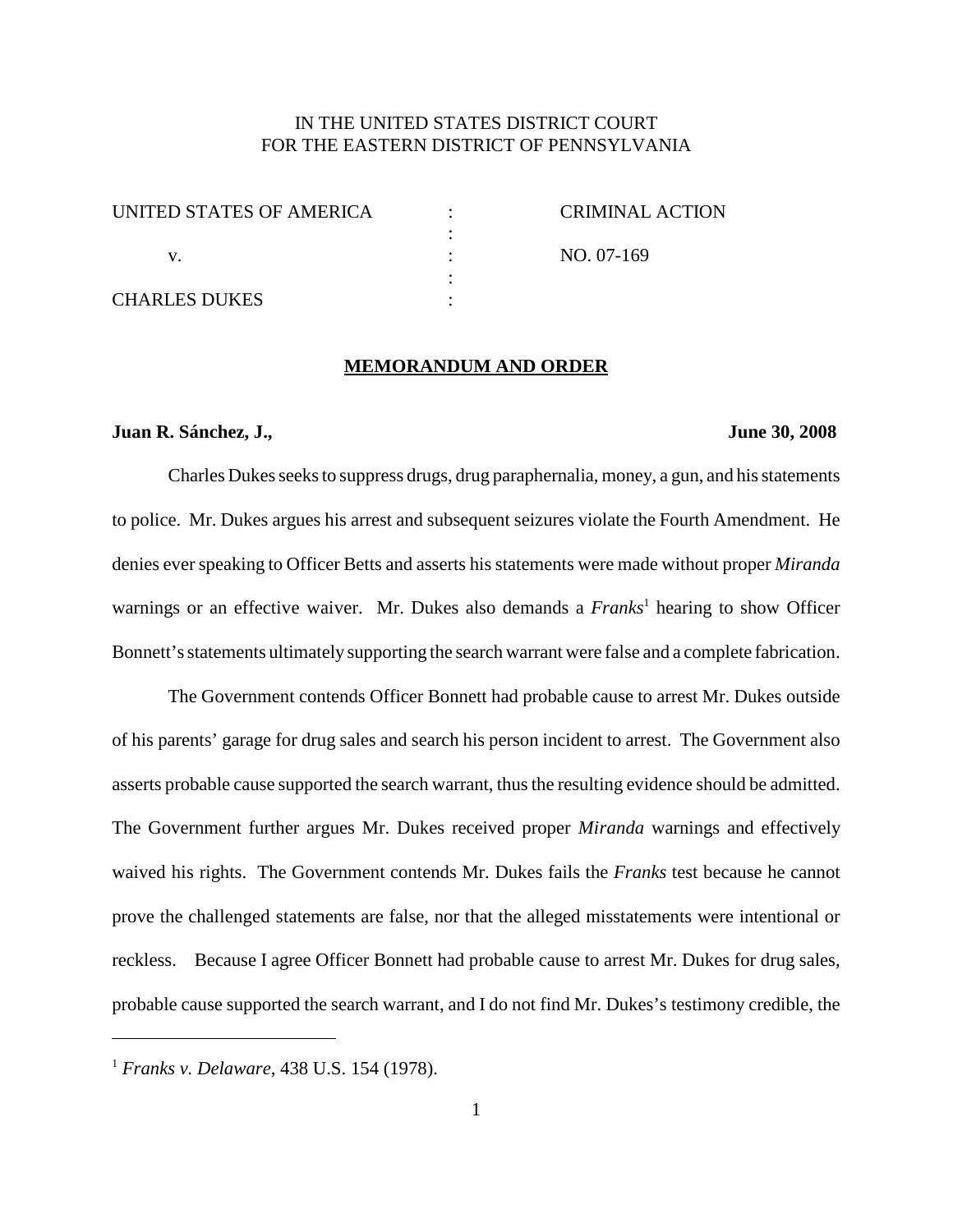suppression and *Franks* motions are all denied.

## **FINDINGS OF FACT**

- 1. On August 16, 2006, around 10:20 p.m., Philadelphia Police Officers Frank Bonnett, Thomas Lacorte, and Fred Wiley set up surveillance in an alley three houses north of the rear garage at 7705 Temple Road. They were in full uniform in an unmarked car.
- 2. Officer Bonnett has worked for the Philadelphia Police Department for about 10  $\frac{1}{2}$  years, all within in the Fourteenth District, the Mt. Airy section which includes the vicinity surrounding 7705 Temple Road. He has been with Philadelphia's Narcotic Enforcement Team (NETS) for the last seven-and-a-half years. Officer Bonnett has conducted around 500 surveillances during his career and has made more than 500 arrests, about four of these arrests in the area around 7705 Temple Road. He has received narcotics training on drug packaging and distribution. In his experience, the vicinity of 7705 Temple Road is an active drug and crime area.
- 3. Officer Bonnett set up surveillance there because a confidential source had informed him a father and son were selling drugs out of the 7705 Temple Road garage. This confidential source, an unpaid but concerned citizen, had provided Office Bonnett with reliable information on five prior occasions, all of which proved truthful.
- 4. On August 16, 2006, at approximately 10:30 p.m., Officer Bonnett saw a Black male, later identified as the defendant, Charles Dukes, walk through the alley and open the garage door of the residence at 7705 Temple Road.
- 5. Approximately five minutes after Mr. Dukes's arrival, Officer Bonnett saw a black Ford Taurus station wagon pull into the area in front of the garage.
- 6. Mr. Dukes approached the passenger side of the car and briefly talked with the driver. The driver gave Mr. Dukes some money. Mr. Dukes then re-entered the garage for about ten seconds and returned to the Ford Taurus station wagon carrying unidentified small objects.
- 7. Officer Bonnett then saw Mr.Dukes hand the small objects to the driver. After receiving the small objects, the driver left.
- 8. About ten minutes later, at 10:45 p.m., Officer Bonnett saw a white Honda Accord pull into the area in front of the garage at 7705 Temple Road. After Mr. Dukes briefly spoke with the driver through the Honda's passenger side, the driver gave Mr. Dukes money.
- 9. Mr. Dukes then re-entered the garage for approximately ten seconds and returned to the Honda Accord carrying unidentified small objects. Officer Bonnett saw Mr. Dukes hand the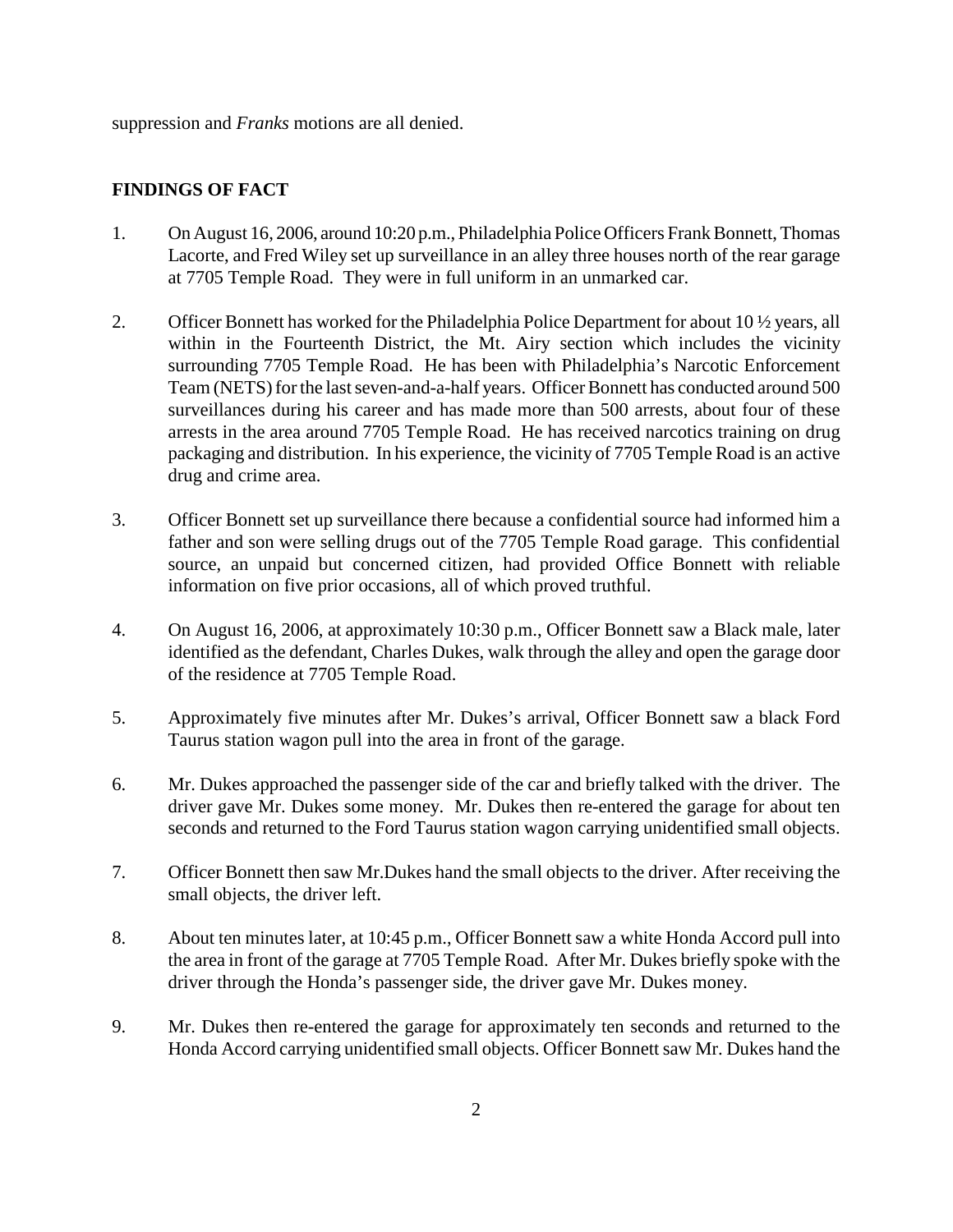unidentified small objects to the driver. After receiving the small objects, this other driver also left.

- 10. Officer Bonnett did not pursue either driver because there was not sufficient back-up that night. Had Officer Bonnett pursued either driver, he would have jeopardized his investigation of Mr. Dukes.
- 11. Based on Officer Bonnett's experience and training as a member of the Philadelphia Police Department, his 500 arrests, four which were in the vicinity of 7705 Temple Road, the two exchanges of money and small objects, and the brief conversations between Mr. Dukes and the two drivers, Officer Bonnett believed Mr. Dukes was distributing drugs, a felony.
- 12. Around 10:50 p.m., Officer Bonnett and the other officers left their unmarked car and approached Mr. Dukes, who was on the threshold of the 7705 Temple Road garage door and the street.
- 13. Upon approaching Mr. Dukes outside of the garage door, Mr. Dukes attempted to close the garage door. Officer Lacorte, who was also outside of the garage door, blocked Mr. Dukes's attempt to close the door.
- 14. While Officers Bonnett and Wiley stopped Mr. Dukes outside the garage, Officer Bonnett looked through the open garage door and saw in plain view a clear plastic baggie containing several green-tinted packets of the white chunky substance later identified as crack cocaine.
- 15. Officer Bonnett then placed Mr. Dukes under arrest. Incident to the arrest, Officer Bonnett searched Mr. Dukes and seized \$ 479, a Nextel cell phone, and a man purse with a number of credit cards and a social security card.
- 16. Officer Bonnett reported his observations to Philadelphia Police Officer Charles Kapusniak to obtain a search warrant for 7705 Temple Road.
- 17. In executing the search warrant, Officer Kapusniak recovered the following: six clear bags containing chunks of white substance; 100 zip lock packets containing chunky white substances; a black grinder; a glass plate with white residue; 2 bottles of inositol; \$2670 in cash; a silver gun box containing a loaded Smith & Wesson handgun; and a bill and Pennsylvania licence in the name of Charles Dukes. Officer Kapusniak later conducted a field test of the chunky white substance, confirming it to be cocaine.
- 18. Officer Kapusniak informed Officer Michael Spicer and Officer Perry Betts of the large quantity of drugs and asked if they would be interested in speaking with Mr. Dukes.
- 19. The next day, August 17, 2006, Officers Spicer and Betts met Mr. Dukes in a holding cell to see if Mr. Dukes would cooperate regarding local drug activity. They gave him his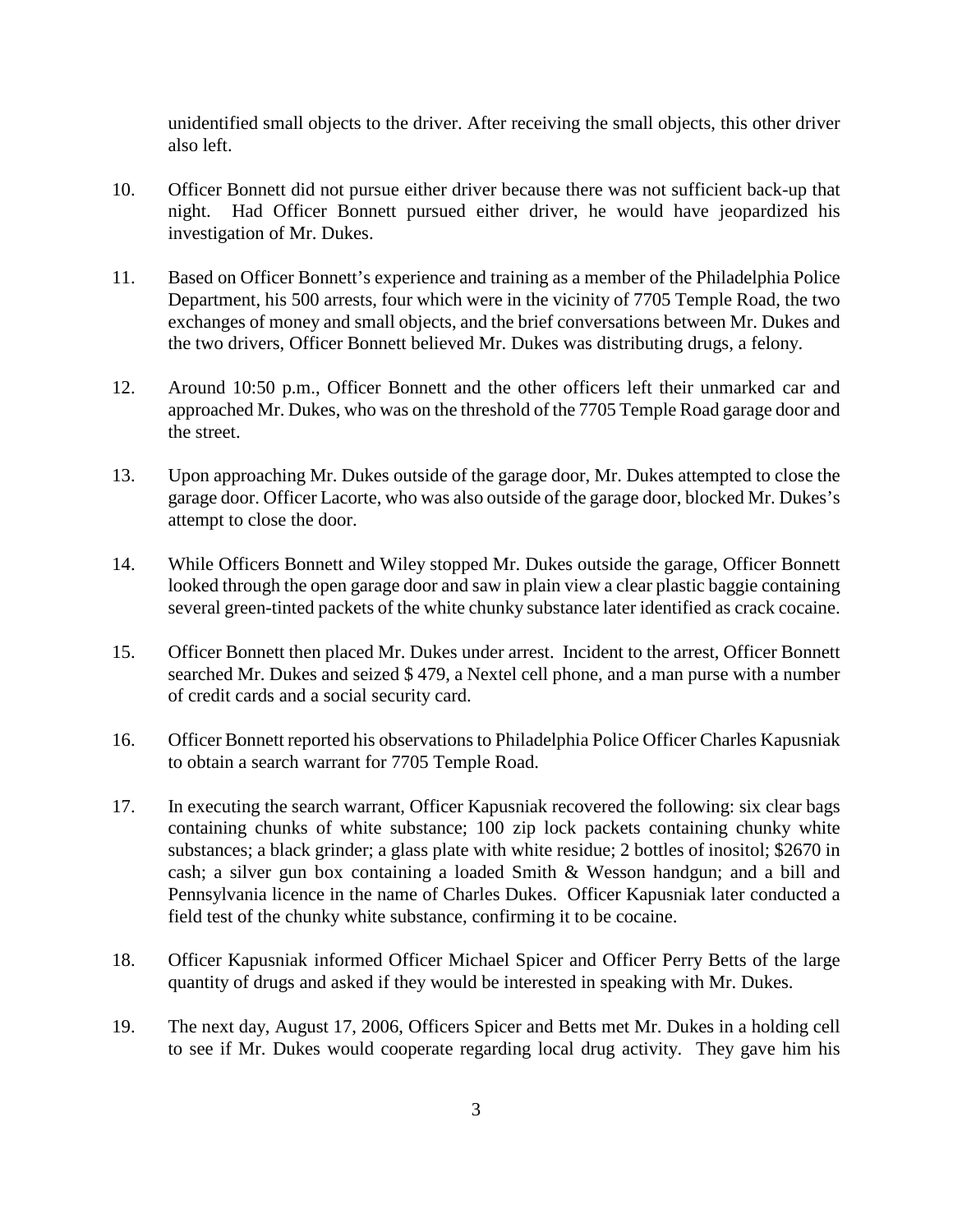*Miranda* rights prior to any discussion. They did not ask him about his pending charges.

- 20. Mr. Dukes waived his *Miranda* rights and provided the officers with information regarding local criminal activity and information. Mr. Dukes told the officer about a shotgun underneath a dresser and cabinets at 7740 Temple Road. That same day police executed a warrant for that address and recovered the shotgun in the exact location Mr. Dukes had described.
- 21. Mr. Dukes also told Officer Betts and Spicer about a man named Steve, who was wanted in Kansas for nine kilograms of cocaine. He gave police Steve's description and named a few of Steve's associates. Mr. Dukes also informed the officer about a local Korean store and a pizza shop that were used for drug activity. Mr. Dukes also told the officer he wanted to get his wallet back because he wanted his credit cards and business contacts back.
- 22. At the suppression hearing, Mr. Dukes testified to a different sequence of events leading to his arrest:

On August 16, 2006 at 10:19 p.m., Mr. Dukes returned from the local Shop Rite, which he left at 10:06 p.m. He packed up his purchases, including the two cartons of detergent soap for his mother, and walked approximately 45-50 feet to the garage door outside his parents' home on 7705 Temple Road. Mr. Dukes claims he was placing the two cartons of detergent soap inside the garage when Officer Bonnett, in plain clothes, approached him and hit him. After Officer Bonnett hit him, Mr. Dukes's cell phone fell out. He testified he attempted to record the encounter on his cell phone, but he could only see the time: 10:21 p.m. Mr. Dukes claims Officer Bonnett yelled at him for being in his driveway and hit him again. At this time, Mr. Dukes claims Officer Bonnett handcuffed him while the other officers ran in and out of the garage, rummaging through the garage's contents. Mr. Dukes denies the alleged drug transactions ever occurred because he was already arrested at 10:21 p.m.

Mr. Dukes produced a cell phone video recording a concerned neighbor had taken of the August 16, 2006 encounter with police. The video, however, does not indicate either the date, or time. The video demonstrated gray and random flashes of light, which allegedly represented the officers scurrying back and forth from the garage. No witness, aside from Mr. Dukes, could authenticate the video's contents. Mr. Dukes claims he was taken down to the station around 10:50 p.m. He denies ever seeing Officer Betts or Spicer, or speaking with them. He claims the entire affidavit of probable cause used to secure the warrant was based on Officer Bonnett's fabrications and lies.

Mr. Dukes admitted on cross-examination he was previously convicted of bank and wire fraud. Mr. Dukes also admitted his birthday wasthe same birthday scribbled on Officer Betts's interview notes and that his nickname was "Dog" which was also scribbled on Officer Bets's interview notes.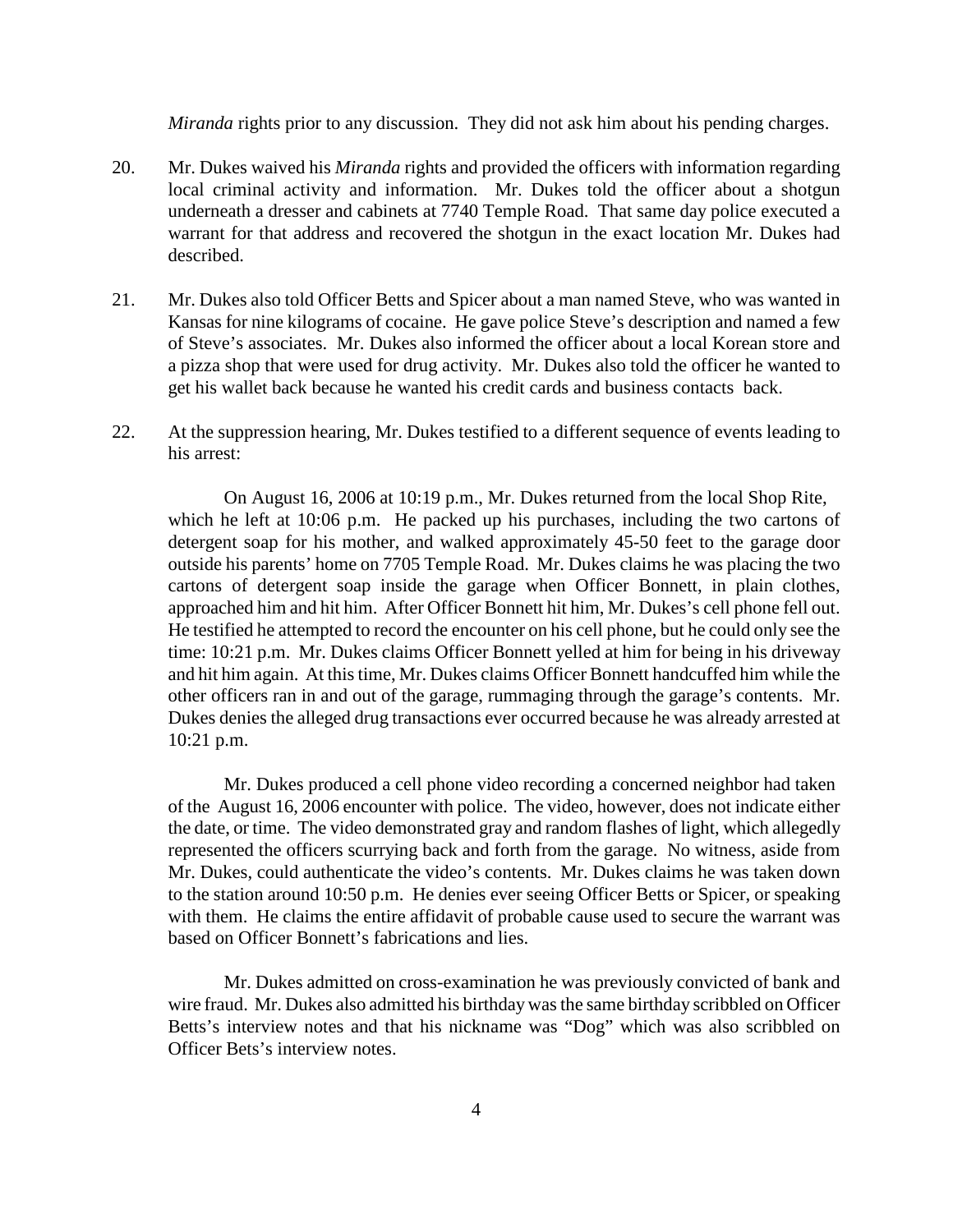- 23. After hearing all the testimony, evaluating the witnesses, their demeanor, and considering Mr. Dukes's interests in the outcome of this case, I do not find Mr. Dukes's version of events credible. Mr. Dukes's testimony contradicted the record. Mr. Dukes states he never saw nor spoke to Officer Betts. Officer Betts, however, recovered a shotgun underneath a dresser and cabinets in 7740 Temple Road because Mr. Dukes provided that specific location. Officer Betts had also noted Mr. Dukes's birthday and nickname on his notes from his interview with Mr. Dukes. In addition to these contradictions, Mr. Dukes's previous *crimen falsi* of wire and bank fraud cause me to further question the veracity of his statements.
- 24. I find the testimonies of Officers Bonnett, Kapusniak, and Betts credible. They do not have any interest in this case, nor have I been presented with any reason to question the veracity of their statements.

#### **DISCUSSION**

Mr. Dukes suppression motions present me with numerous constitutional challenges to the police officers' action. I will first evaluate his public warrantless arrest, then the search incident to his arrest, the search warrant based on Officer Bonnett's plan view observations of the garage, Mr. Dukes's statements to police, and Mr. Dukes's request for a *Franks* hearing. Because all the police's actions were constitutional, all the evidence will be admitted. I will deny Mr. Dukes's request for a *Franks* hearing because I do not find his version of the events credible.

Probable cause is required to make a warrantless arrest in public. Probable cause to arrest exists if the totality of circumstances cause a "prudent person to believe that a crime has been committed and the person to be arrested committed it." *United States v. Stubbs,* 281 F.3d 109, 122 (3d Cir. 2002) (citing *Beck v. Ohio*, 379 U.S. 89, 91 (1964); *Paff v. Kaltenbach*, 204 F.3d 425, 436 (3d Cir. 2000)). In evaluating probable cause, courts must consider the "totality of the circumstances" including the "knowledge and information which the officers possessed at the time of arrest, coupled with the factual occurrences immediately precipitating the arrest." *Id.* (citing *United States v. Harris*, 482 F.2d 1115, 1117 (3d Cir. 1973)). Probable cause is a "fluid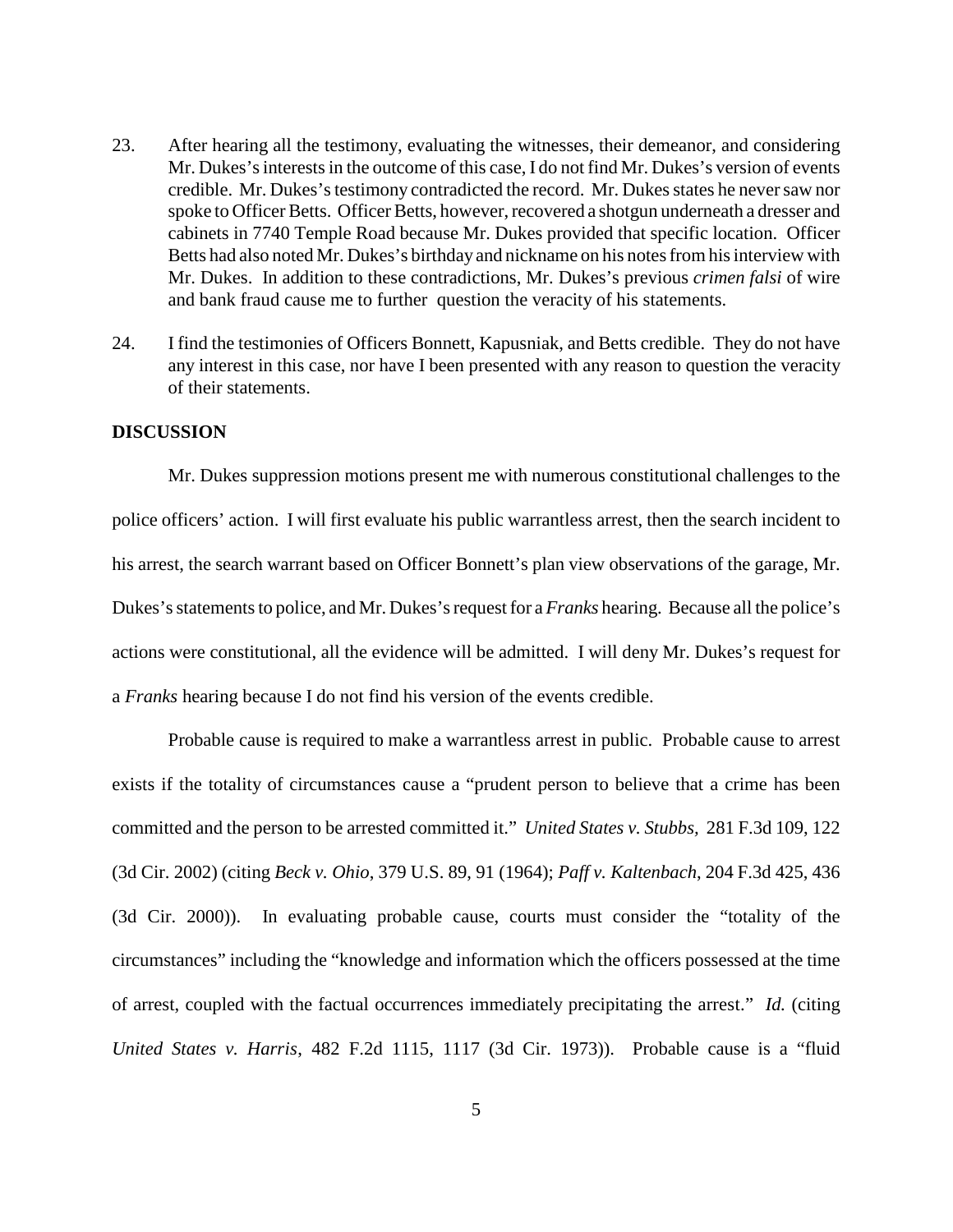concept-turning on the assessment of probabilitiesin particular factual contexts-not readily, or even usefully, reduced to a neat set of legal rules." *United States v. Burton,* 288 F.3d 91, 98 (3d Cir. 2002) (citing *Illinois v. Gates*, 462 U.S. 213, 232 (1983)). Probable cause "requires more than mere suspicion; however, it does not require that the officer have evidence sufficient to prove guilt beyond a reasonable doubt." *Id.* (citing *Orsatti v. New Jersey State Police*, 71 F.3d 480, 482-83 (3d Cir.1995)). The facts and observations must be analyzed "through the lens of the Task Force's significant experience with similar transactions." *Id.* at 99 (citing *Ornelas*, 517 U.S. at 696; *United States v. Cortez*, 449 U.S. 411, 418 (1981)).

Here, Officer Bonnett approached Mr. Dukes in a public place to arrest him because he had probable cause Mr. Dukes was distributing drugs. Officer Bonnett's observations combined with his training and experienced provided him with probable cause to approach Mr. Dukes. During his surveillance of 7705 Temple Road, Officer Bonnett saw Mr. Dukes exit the garage, speak with the driver, re-enter the residence, and re-emerge with small objects. Mr. Dukes then gave the small objects to the driver and received money from the driver. The driver left, and within minutes, the Officer Bonnett observed Mr. Dukes go through the same sequence with another unidentified driver. Officer Bonnett had narcotics training, including exposure to drugs packaging and distribution, and in his 10 ½ year career, he had made more than 500 arrests. Because of his training and 500 arrests, he was able to identify actions and factors, which resulted in criminal activity. *See id.* Based on all these facts, it would be reasonable for a trained narcotics police officer to believe drug transactions had occurred. *See United States v. Smith*, Crim No. 04-11, 2006 WL 197453, \*1-2 (D. Del. Jan 26,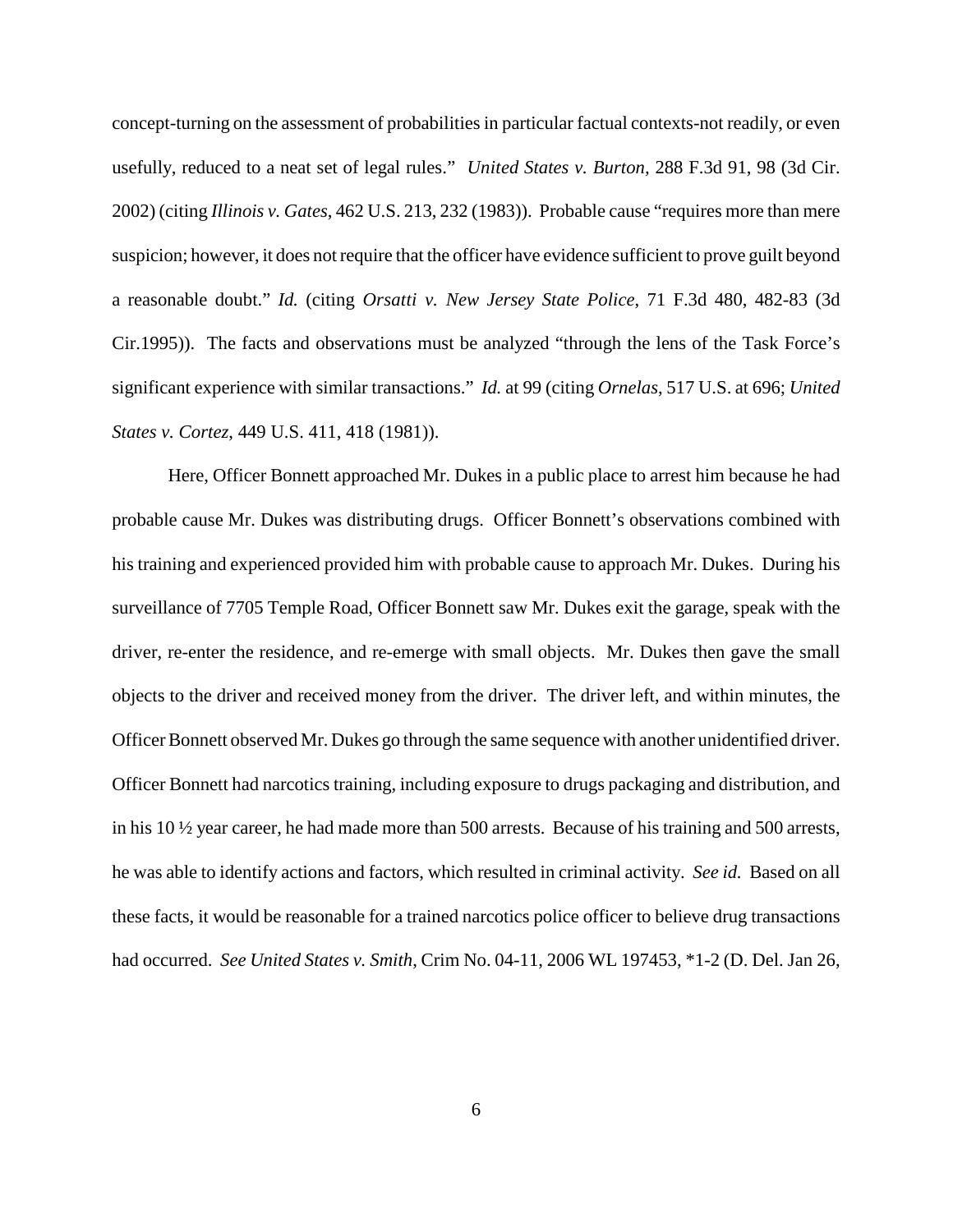2006) (finding probable cause existed when trained officers observed hand-to-hand transaction). 2

Mr. Dukes argues police needed probable cause and exigent circumstances because he was prevented from entering the garage, a private place. Individuals, however, cannot have a reasonable expectation of privacy when their actions are plainly visible, nor can they evade an arrest in a public place by escaping into a private place. *United States v. Santana*, 427 U.S. 38, 43 (1976).

In *Santana*, Philadelphia Narcotic Police Officers approached "Mom" Santana's house because she had been identified as a drug supplier. *Id.* at 39. "Mom" Santana stood at the threshold of her doorway when the officers approached her. *Id.* Upon seeing them, she immediately ran inside and the officers chased her through the residence. *Id.* The officers eventually apprehended her and seized the drug packets that had flown from her purse during the chase. *Id.* at 40. The Supreme Court admitted the drugs because "Mom" Santana was originally in a public place and could not evade a public arrest by fleeing into a private place. *Id.* at 43 (reversing Third Circuit's affirmation of the initial suppression).

Like "Mom" Santana, Mr. Dukes was first seen in public, not in a private residence. He could not have a reasonable expectation of privacy while standing at the threshold of the open garage and the street. *Id.* Mr. Dukes, like "Mom" Santana, also cannot evade a lawful warrantless arrest

 $2^2$  Mr. Dukes challenges the reliability of Officer Bonnett's confidential source. I find this argument unpersuasive because Officer Bonnett credibly testified this confidential source has provided him with reliable information on five previous occasions, which were all truthful. Officer Bonnett's observations of Mr. Dukes confirmed the drug activity the confidential source had reported, and Officer Bonnett did not approach Mr. Dukes until after he observed the Mr. Dukes engage in the suspected drug activity. This is not a case where the police approached and arrested an individual solely relying on a confidential informant's information. *United States v. Goodrich*, 450 F.3d 552, 561 (3d Cir. 2006) (discussing what factors court should review in confidential informant cases). As the record provides, Officer Bonnett's independent observations supported his initial approach of Mr. Dukes.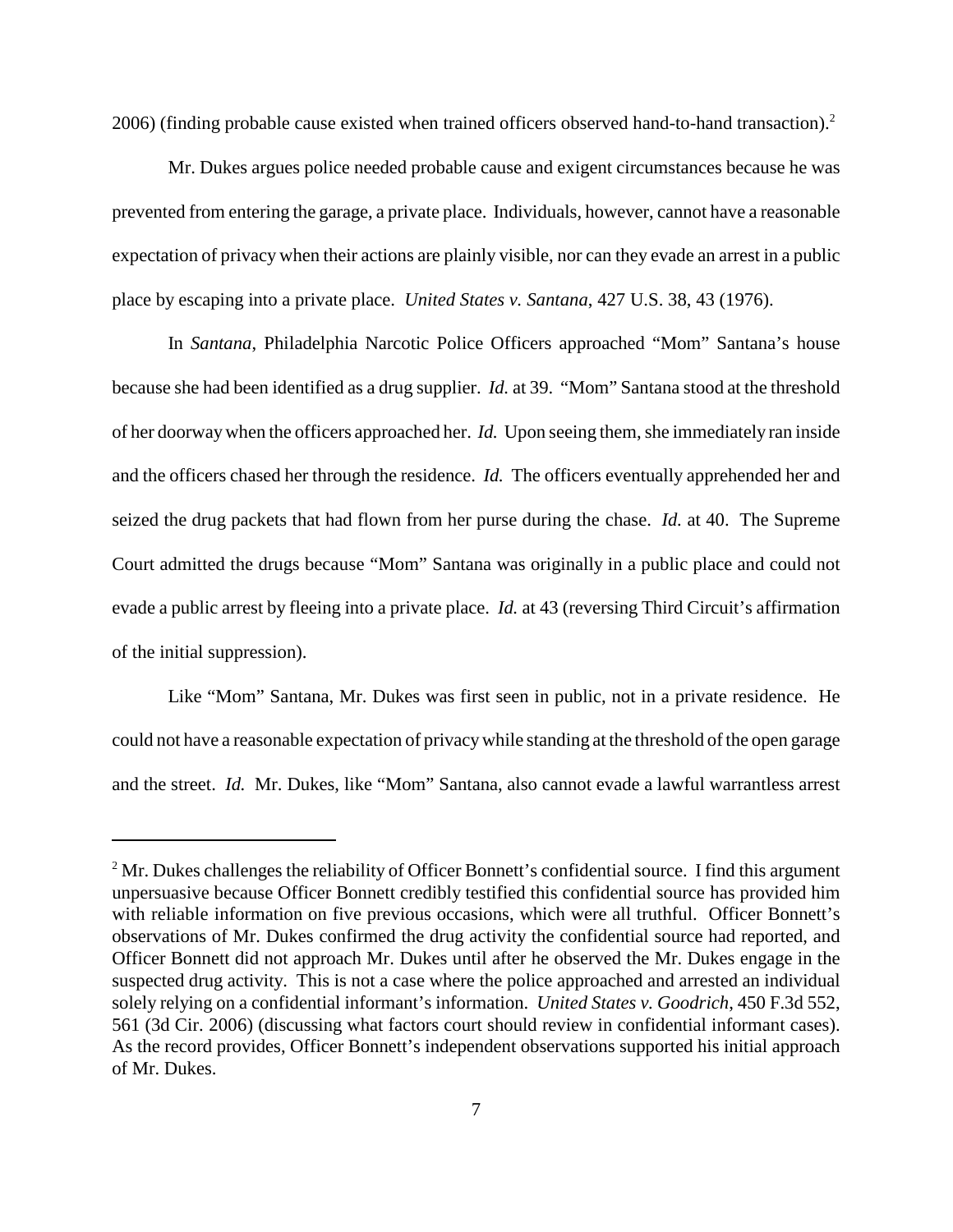by escaping into a private residence.

Alternatively, Officer Bonnett at a minimum had reasonable suspicion to approach Mr. Dukes. Officers may stop individuals upon articulable facts of reasonable suspicion that criminal activity is afoot. *Terry v. Ohio*, 392 U.S. 1, 30 (1968). With reasonable suspicion, officers may "detain that person briefly in order to 'investigate the circumstances that provoke suspicion.' " *Berkemer v. McCarty*, 468 U.S. 420, 439 (1984) (quoting *United States v. Brignoni-Ponce*, 422 U.S. 873, 881 (1975)); *Glass v. City of Phila.*, 455 F. Supp. 2d 302, 354 (E.D. Pa. 2006). Mr. Dukes's conduct of providing two drivers small unidentified objects in exchange for money in a high crime area suffices as articulable facts Mr. Dukes was engaged in criminal activity. Officer Bonnett, thus, had a right to approach Mr. Dukes to investigate further.

As Officer Bonnett approached Mr. Dukes, exigent circumstances also arose. Upon the approach of the police, Mr. Dukes attempted to evade police by running into the garage, thus initiating the exigent circumstance of hot pursuit. *Santana*, 427 U.S. at 43. There was also the need to preserve evidence because Mr. Dukes was returning to the garage during the suspected drug transactions. *Michigan v. Tyler*, 436 U.S. 499, 509 (1978) (citing *Ker v. California*, 374 U.S. 23 (1963)). Additionally, while detaining Mr. Dukes, Officer Bonnett saw the green baggies and other drug paraphernalia in plain view. All these factors combined gave Officer Bonnett probable cause and the right to lawfully arrest Mr. Dukes outside the garage.

Because probable cause supported both the search incident to Mr. Dukes's arrest and the search warrant, the seized evidence will be admitted. As previously discussed, the totality of the circumstances gave Officer Bonnett probable cause to arrest Mr. Dukes outside of the 7705 Temple Road garage. The Nextel cell phone, money, man purse, and social security card seized incident to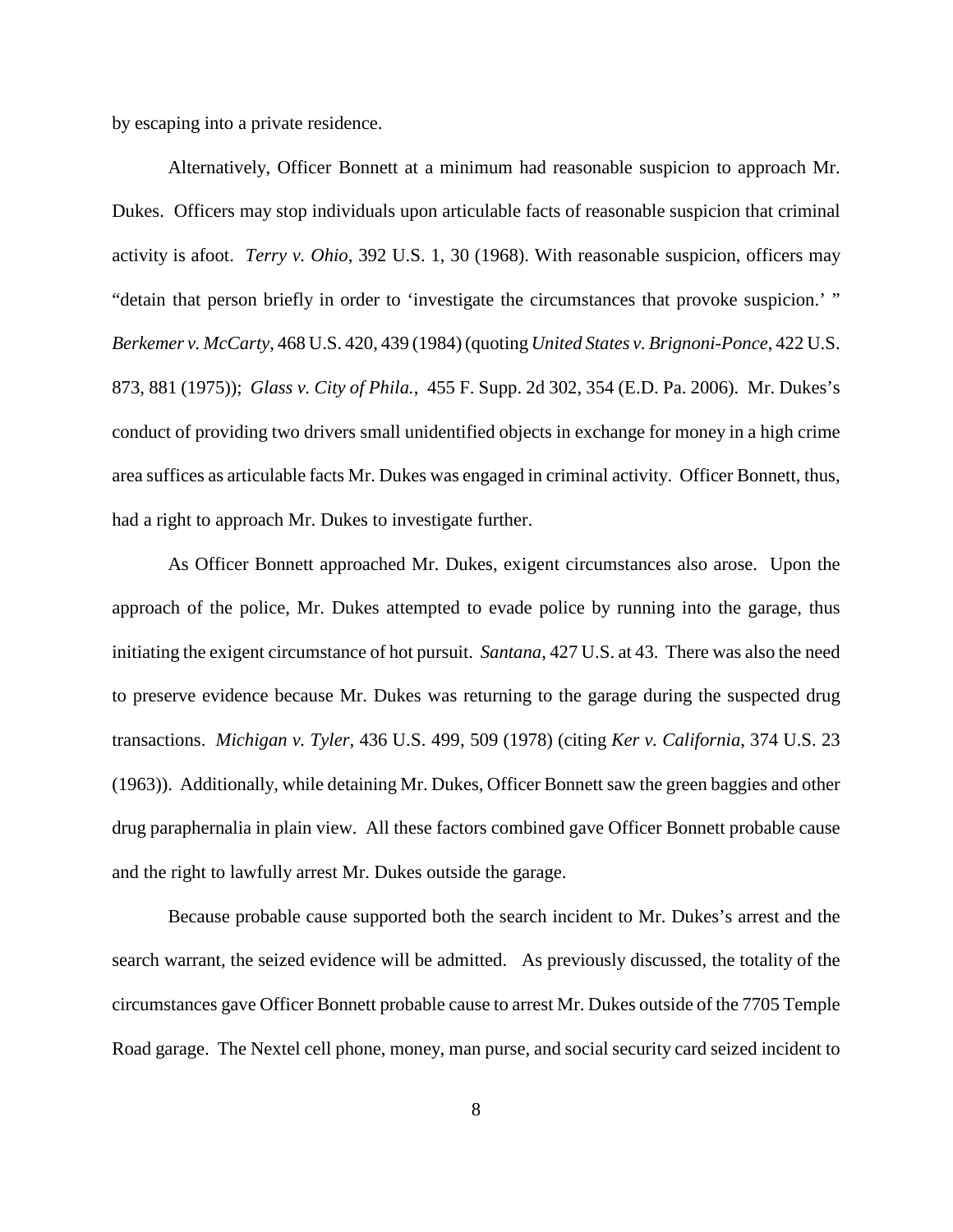this arrest are admitted. *See Knowles v. Iowa*, 525 U.S. 113, 116 (1998) (holding searches incident to arrest are permitted because of "the need to disarm the suspect in order to take him into custody, and the need to preserve evidence for later use at trial"). Regarding the warrant, Officer Bonnet's earlier observations provided him probable cause to approach and seek a search warrant for the garage. The drugs, drug paraphernalia, money, and firearm seized from warrant are not fruits of the poisonous tree, thus admissible. *Wong Sun v. United States*, 371 U.S. 471, 484 (1963) (discussing fruits of the poisonous tree doctrine).

Mr. Dukes's statements are admissible.<sup>3</sup> *Miranda* warnings must be given to all individuals subject to a custodial interrogation. *Miranda v. Arizona*, 384 U.S. 436, 438 (1966). Individuals can forgo these warnings with a knowing, intelligent, and voluntarywaiver. *Id.* In evaluating a *Miranda* waiver, courts examine the totality of the circumstances such as the facts and circumstances surrounding the case, and the defendant's background, experience, and conduct. *United States v. Velasquez*, 885 F.2d 1076, 1086-88 (3d Cir. 1989). Voluntary must be a "product of a free and deliberate choice rather than intimidation, coercion or deception." *Moran v. Burbine*, 475 U.S. 412, 421 (1986). In evaluating whether coercion existed, courts consider length and location of the interrogation, its continuity, the defendant's maturity, level of education, physical condition, and his mental health. *United States v. Swint*, 15 F.3d 286, 288-89 (3d Cir.1994); *United States ex rel. Hayward v. Johnson*, 508 F.2d 322, 326 (3d Cir. 1975). *Miranda* does not require written waivers of these rights. *United States v. Stuckey*, 441 F.2d 1104, 1105 (3d Cir. 1971) (citing *Miranda*, 384

 $3$  Since the indictment and through his more than thirty pro se filings, Mr. Dukes has insisted Officer Bonnett lied about the entire sequence of events. He has also insisted he never gave any statements to police. I addressthe alleged *Miranda* violation because Mr. Dukes's motion to suppress discusses it.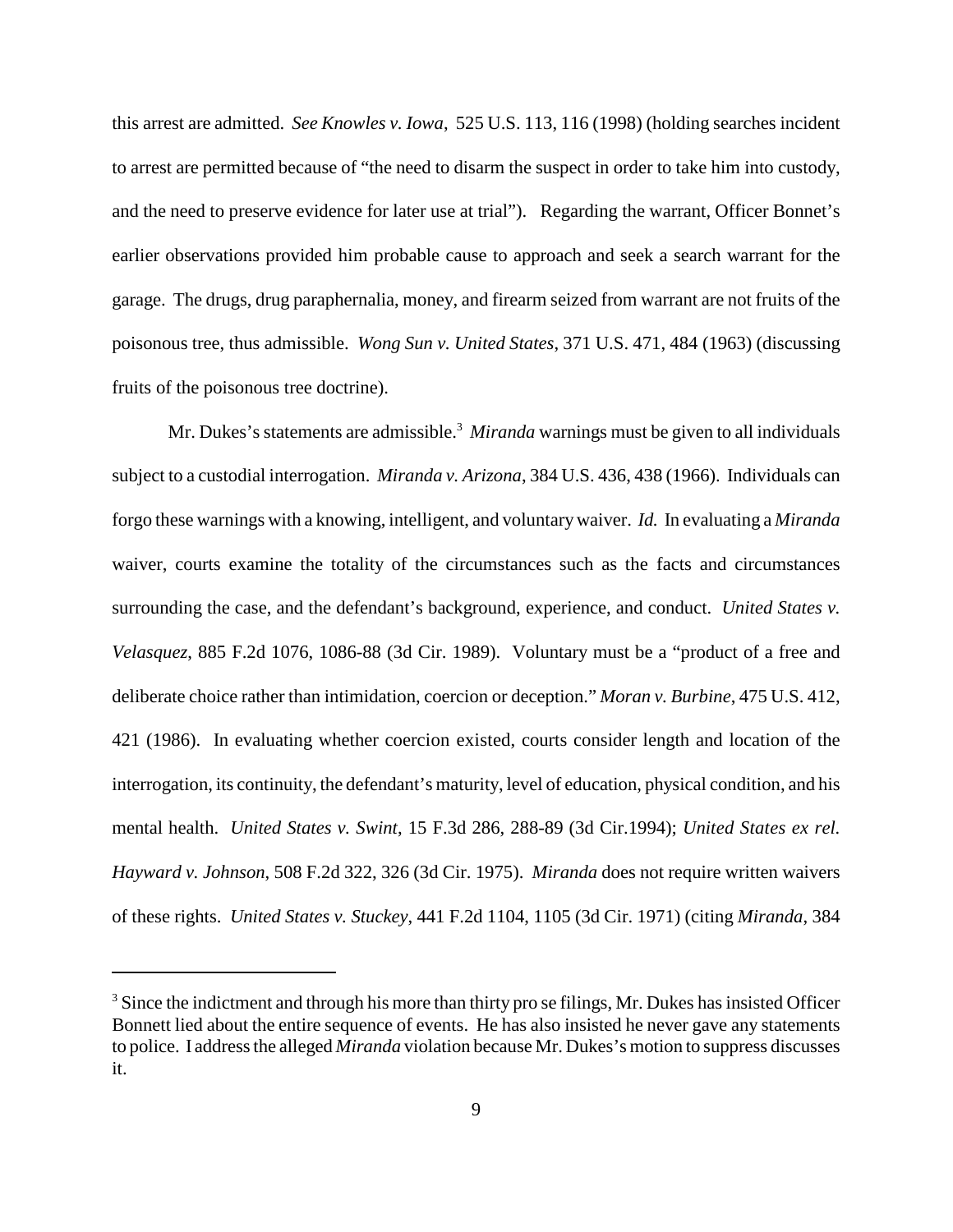U.S. at 436). The Government must show by a preponderance of the evidence statements complied with *Miranda*. *Oregon v. Bradshaw*, 462 U.S. 1039, 1044-46 (1983).

In this case, Officers Spicer and Betts gave Mr. Dukes his *Miranda* warnings prior to questioning him. Mr. Dukes stated he understood and waived these rights. Mr. Dukes did not present any evidence his statements were coerced.<sup>4</sup> No evidence has been presented questioning Mr. Dukes's maturity, education, or mental health. Mr. Dukes is a 43-year-old man who has been arrested at least twice in his adult life. *Miranda* does not require written waiver, so the fact the officers did not provide a written waiver is not dispositive.

Mr. Dukes seeks to suppress physical evidence and incriminating statements through a motion for a *Franks* hearing and motion to suppress. Because I do not find Mr. Dukes's testimony credible, I will deny hisrequest for a *Franks* hearing. Mr. Dukes is entitled to a hearing challenging the veracity of a statement in the warrant affidavit only if he can make a "substantial preliminary showing" (1) an affiant knowingly and intentionally, or with reckless disregard for the truth, included a false statement in the warrant affidavit; and (2) the allegedly false statement was necessary to the finding of probable cause. *Franks*, 438 U.S. at 155-56. To prove an affiant made the false statement knowingly and intentionally or with reckless disregard of the truth, Mr. Dukes must identify which portions of the affidavit he claims are false, provide supporting reasons, and include evidence of falsity. *Id.* at 171 (holding granting of evidentiary hearing requires more than a conclusory attack and "must be supported by more than a mere desire to cross-examine").

Mr. Dukes can only meet the first prong of *Franks* if I reject the testimonies of Officers

<sup>&</sup>lt;sup>4</sup> Mr. Dukes's only evidence is his testimony of never seeing Officer Betts nor Officer Spicer, let alone providing them with any statements. Mr. Dukes's information, however, led police to the seizure of firearms and drugs in other criminal cases.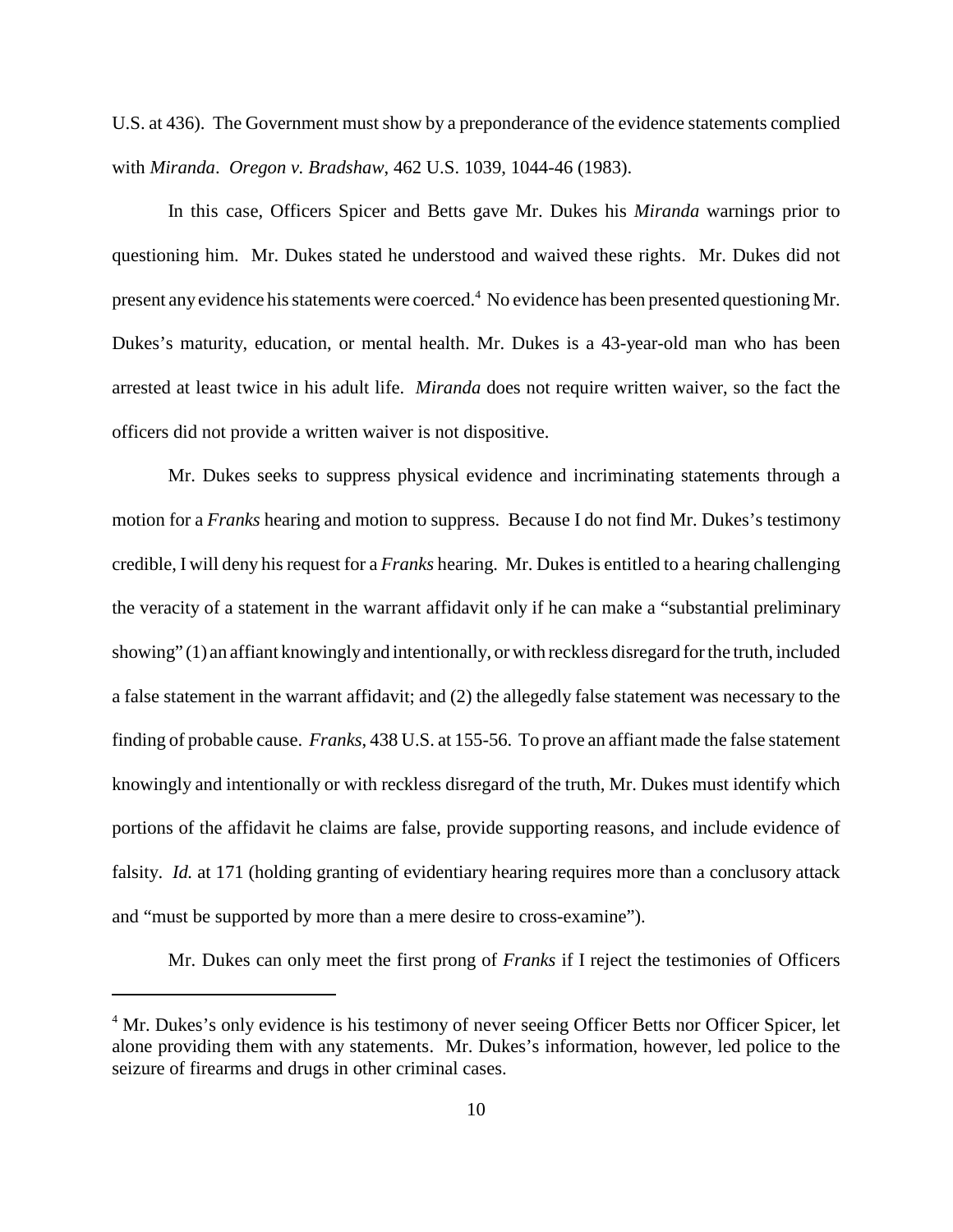Bonnett and Betts and find him credible. As I previously discussed, I do not find Mr. Dukes's testimony credible. Therefore, his request for a *Franks* hearing is denied.

# **CONCLUSIONS OF LAW**

- 1. Officer Bonnett had probable cause to arrest Mr. Dukes outside the garage because he had observed him selling drugs to two buyers.
- 2. Officer Bonnett, at a minimum, had reasonable suspicion to detain and investigate Mr. Dukes outside the garage because criminal activity was afoot when observing Mr. Dukes exchange packets of drugs for money in a high crime area. Officer Bonnett's reasonable suspicion ripened into probable cause because as he detained Mr. Dukes outside the garage, he observed in plain view drugs and drug paraphernalia inside the garage.
- 3. Upon approaching Mr. Dukes, Mr. Dukes attempted to evade police initiating the exigent circumstance of hot pursuit. There was also an urgency to preserve the evidence inside the garage.
- 4. Officers Spicer and Betts informed Mr. Dukes of his *Miranda* warnings and Mr. Dukes knowingly, intelligently, and voluntarily waived them. Mr. Dukes voluntarily provided Officers Spicer and Betts with information leading to a seizure of a firearm in another unrelated pending case.
- 5. Mr. Dukes is not entitled to a *Franks* hearing because I do not find his testimony regarding August 16-17, 2003 credible.

An appropriate order follows: